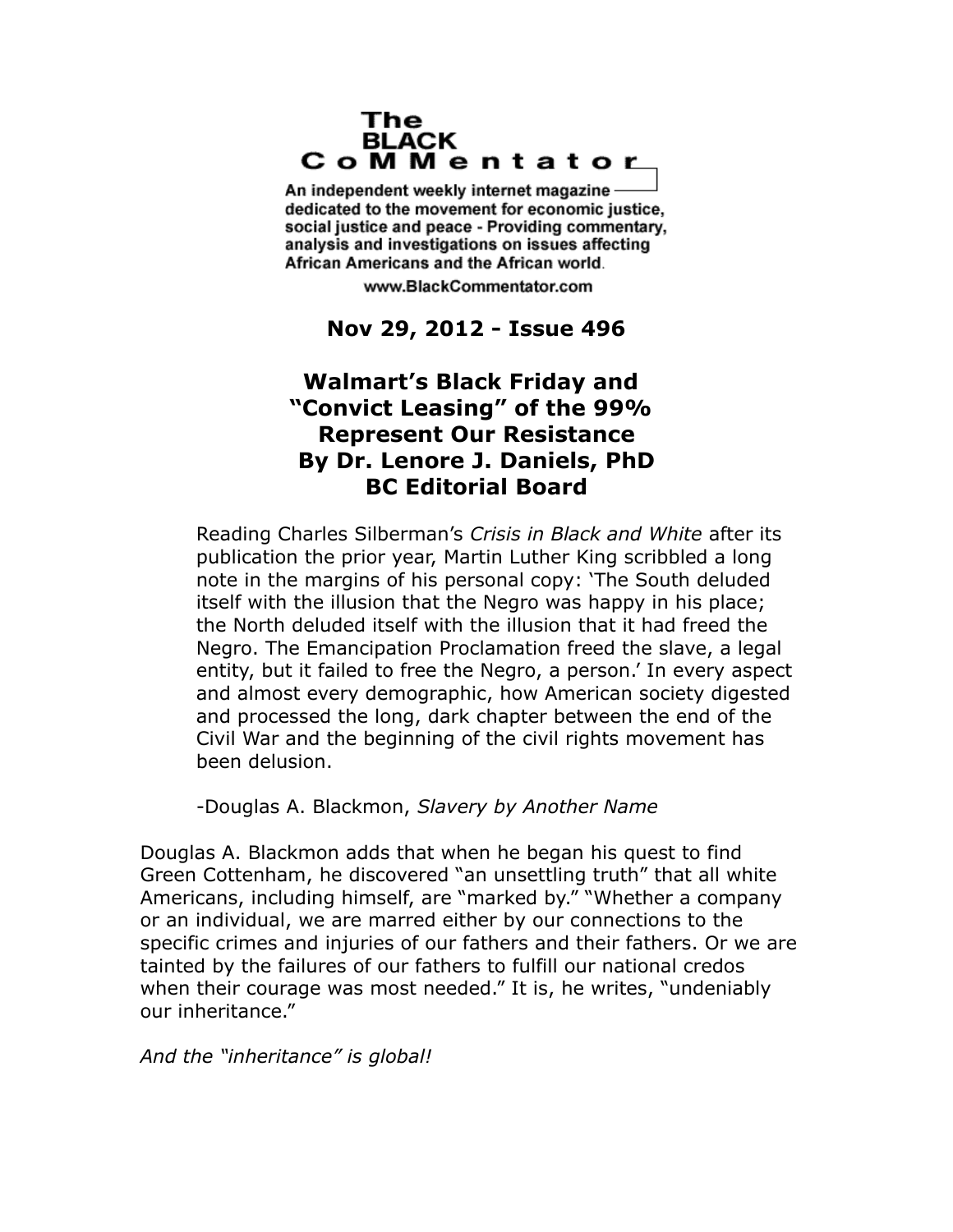Poverty kept a percentage of freed Blacks on the plantation after the signing of the Emancipation Proclaimed. Convict leasing assured the continued servitude of Blacks and helped establish "industrial slavery." The privilege of being a plantation owner, a company, or a Sheriff, a lawyer or a judge, the 1% of this profitable scheme to reenslave Black Americans, bought "justice" and "freedom" for white America. Criminalize Black life and the business of maintaining racial segregation codes has gone global. Blacks still work in the labor camps, on the cotton fields, in the mines, and in the iron furnaces, and the United States is on its way to Empire building.

The "medieval water torture technique," known as waterboarding, and floggings kept the forced laborers in place, along with the gun and rifle. The former is preferable for use in foreign lands today. The gun and the rifle, particularly in the hands of law enforcement today is still an option. The company store did the rest until it became more efficient at the profitable business of enslavement.

Everyone wants to do business with the company store today. Many work for the company store and they are all not Black, Brown, Red, or Yellow. The globalization of the company store is no surprise to those who learn from history. Only the enslaved believe it is a sign of progress, invincible.

At the core of any "good" American enterprise is the repression of Black, Red, Brown, and Yellow people. But such enterprises rarely have remained restricted - racially. The "inheritance" has come to haunt American citizens. And we cannot continue to say - *let's forget that past!* Companies like Walmart have not. CEOs and their research personnel and managers are the learned men and women of our time, the truly "educated" in what matters here in the United States. "'Education would spoil a good plow hand,'" a state legislature once said (*Slavery by Another Name*). Why not expand on a good idea! And, no, "freedom" is a profitable idea for these most honored entrepreneurs.

But Americans want things rather than freedom. Ownership and possession of things and people is freedom!

So the Walton family gets what it wants. Who can blame the family? This is America. Even the workers at Walmart, earning on average \$12,000 a year, would agree. Yes, this is America! *Play the lottery with merge earning in hopes of winning and joining the truly free!*  Play the lottery, collect food stamps, stand in the food pantry lines,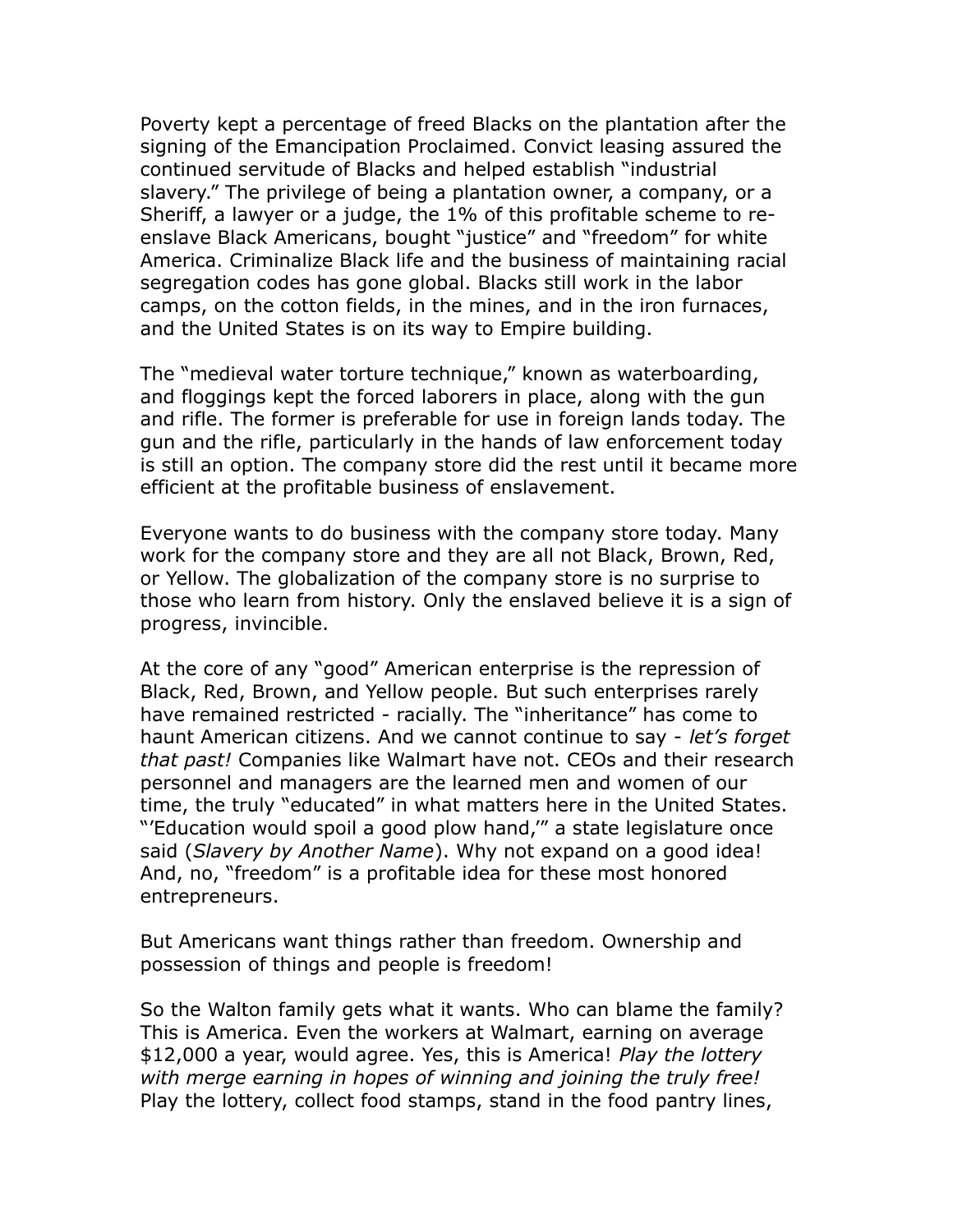shop at the company store after hours, and one day have the chauffeur, the house maid, the nanny, and the mansion filled to the brim with the latest from Macy's and DeBeers, Sony and the very quaint and exclusive shops. Those enslaved at some of the biggest company stores sell the idea in tailored clothes and meticulously styled hair with white teeth and zeal as they announce: *Walmart is celebrating a victory! Black Friday was a success!*

How many hours, dedicated to the acquisition of a corporate worldview and corporate productions, did "reporters" and "announcers" interview shoppers in long lines, followed by listing the companies most "successful" at attracting the shoppers and profits?

America, the land where, when Walmart workers, brave and courageous, announce a strike for Black Friday, a strike for living wages and benefits, a strike for respect, other Walmart employees and fellow workers on other corporate plantations, enslaved labors all, merrily or resigned to their fate, proceed to work and shop at Walmart on Black Friday, November 23, 2012. So Walmart could announce before and certainly after - *see! we made out like bandits!*

Oh, America! Home of the Free!

How much more profitable to criminalize the masses of the 99%? The 99%'s crime: *They are simply NOT us! Or who would labor to amass the resources of the Earth and wealth for us! The 99% want to take away OUR freedom!*

Transition the workers from family farmers and craft shops, from auto and specialized manufacturing plants, from ma and pa store fronts and educational institutions to glamorized forced labor camps and chains of stores on miles of artificial landscaping. The lucky Americans - Walmart's happy campers - workers and shoppers all – enslaved, forced to the ingenious and America idea of "freedom," while escaping by the exceptional privilege of being an AMERICAN, escaping an even worse fate in the sweatshops of Bangladesh or phone call centers in India. There, workers are forced to internalize "Happiness" Made in the USA!

And Americans know freedom when they see it! They vote, never failing to enter the voting booth to pick the lesser of two evils!

It is no accident that disregarding one's own interests to procure favors, status, and a place in the sun with the multinational